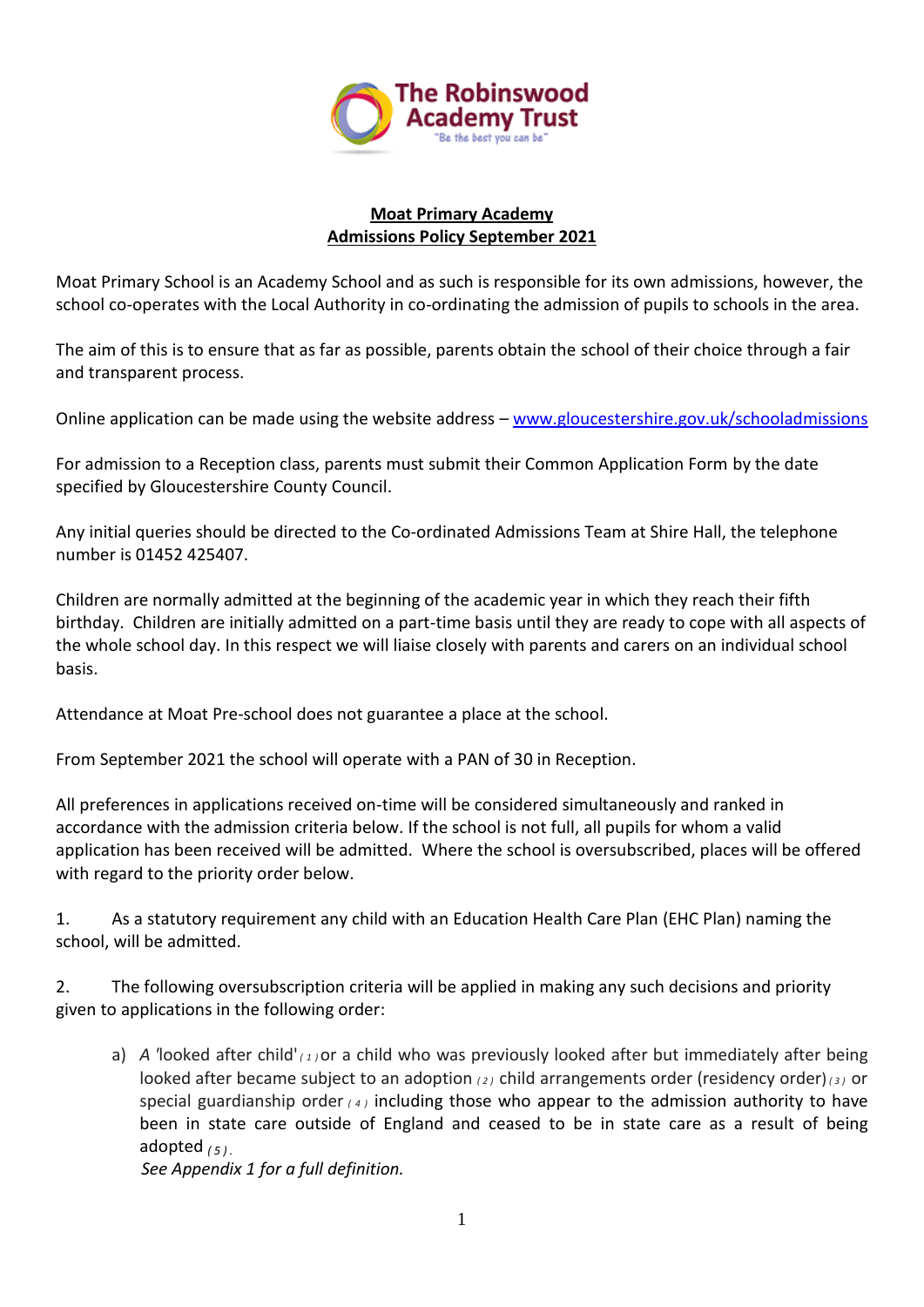- b) Children who have a sibling attending the school and who will continue to do so when the younger child is admitted. *See Appendix 2 for a full definition.*
- c) Children for whom only this particular school is appropriate due to an exceptional medical condition. Applications under this criterion will only be considered if they are supported by a written statement from a doctor. This must demonstrate that there is a very specific connection between the medical need and this school.
- d) Children with the strongest geographical claim, measured in a straight line from the ordnance survey point centre of the child's home address (including flats) to the central ordnance survey address point of the school, using the Local Authority's computerised measuring system, with those living closer to the school receiving the higher priority.

Where any particular category at points a-c above is oversubscribed, criterion d (strongest geographical claim based on straight line distance) will be used to determine which child is offered a place.

#### **Tie Breaker**

In the event of a tie breaker being needed, this will be the drawing of lots by an independent person in a supervised process.

#### **Notes**

Where twins or children from multiple births are concerned they will be considered as one applicant when applying oversubscription criteria but counted separately towards the PAN. It is not our intention to split multiple birth children.

The straight line measurement from an apartment block is also taken from the ordnance survey point of the block. Apartments in the same block will be treated equally**.** If after applying the distance tie breaker there are more applications than places available from the apartment block furthest away, a further tie breaker of Random Allocation will be used for the applications from this block. This will be in the form of a manual process which is overseen by an independent person.

# **Appeals**

All applicants refused a place have a right of appeal to an independent appeal panel constituted and operated in accordance with the School Admission Appeals Code. Appellants should contact the School Office for information on how to appeal. Information on the timetable for the appeals process is on our website at[: http://www.moatprimaryschool.co.uk](http://www.moatprimaryschool.co.uk/)

# **Waiting Lists**

If the school is oversubscribed, a waiting list will be held by the school for (at least) the first school term (i.e. until end of December). The waiting list will be prioritised according to the school's oversubscription criteria. *See Appendix 3 below*.

Children's position on the waiting list will be determined solely in accordance with the oversubscription criteria. Where places become vacant, they will be allocated to children on the waiting list in accordance with the oversubscription criteria. The waiting list will be reordered in accordance with the oversubscription criteria whenever anyone is added to or leaves it.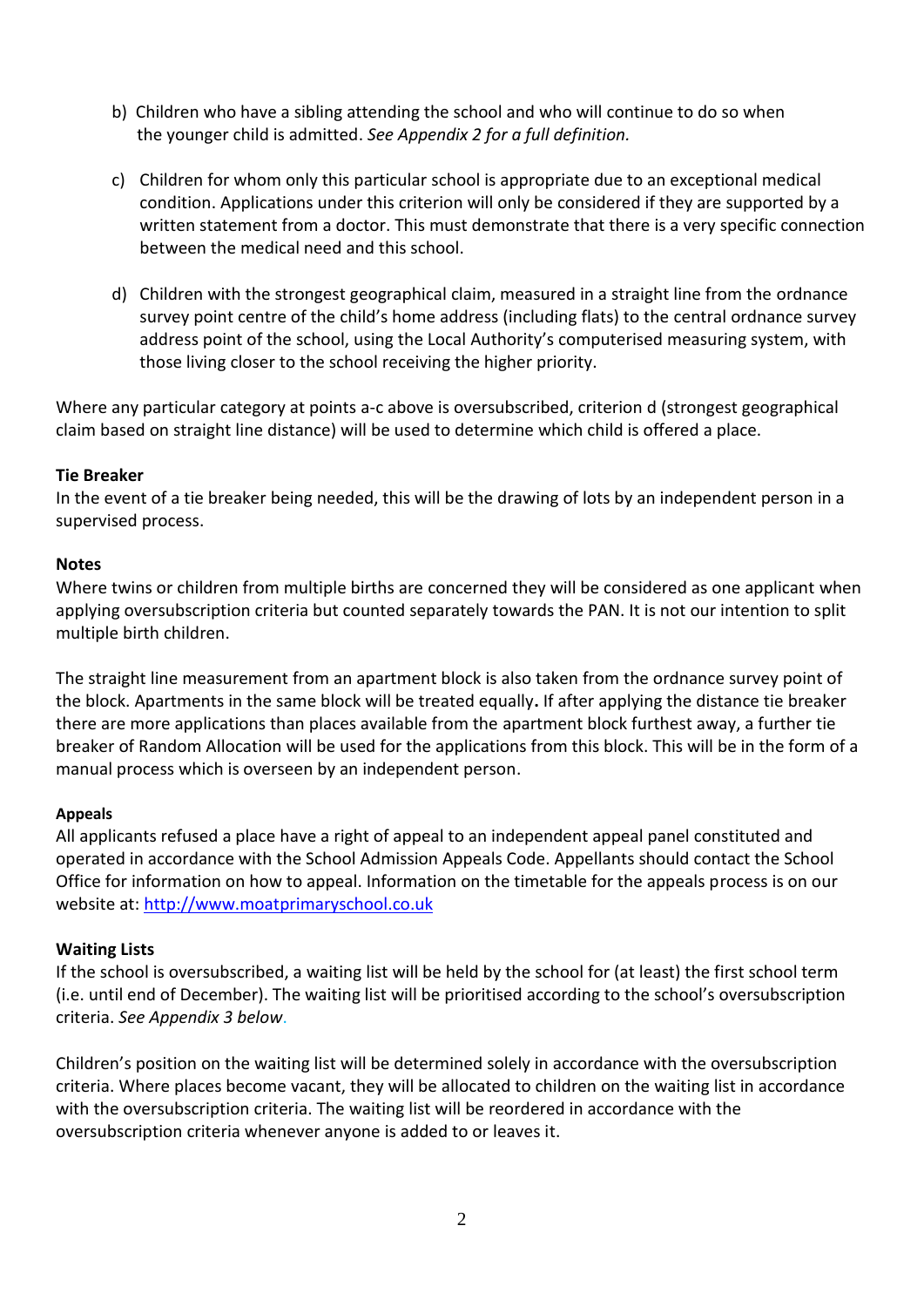### **Fair Access Protocols**

The school has signed up to the In-Year Fair Access Protocols held by the Local Authority. Should a vulnerable child within these Protocols require a place at the school, they will take precedence over any child on the waiting list.

### **In Year Admissions**

In Year Admissions will be managed by the school in line with the criteria described here.

### **Transport**

The LA has a statutory responsibility to provide transport in certain circumstances. To find out more and determine whether you will be eligible, you should contact Shire Hall at the number given above.

### **Summer Born Children**

Due to the changes within the School Admission Code 2014, we recommend that parents /carers look at the information located on the Gloucestershire County Council Website to view the options available to them: [http://www.gloucestershire.gov.uk/schooladmissions/startingprimary](http://www.gloucestershire.gov.uk/schooladmissions)

# **Admissions of children outside their normal age group**

Parents may request that their child is admitted to a year group outside their normal age range, for instance where the child is gifted or talented or where a child has suffered from particular social or medical issues impacting his or her schooling. All such requests will be considered on their merits and either agreed or refused, on that basis. If a request is refused, the child will still be considered for admission to their normal age group.

# *Appendix 1:*

*A '*looked after child' *( <sup>1</sup> )*or a child who was previously looked after but immediately after being looked after became subject to an adoption *( <sup>2</sup> )* child arrangements order (residency order)*( <sup>3</sup> )* or special guardianship order *( <sup>4</sup> )* including those who appear to the admission authority to have been in state care outside of England and ceased to be in state care as a result of being adopted *( <sup>5</sup> )*

(1) A 'looked after child' is a child who is (a) in the care of a local authority, or (b) being provided with accommodation by a local authority in the exercise of their social services functions (see the definition in Section 22(1) of the Children Act 1989) at the time of making an application to a school. In Gloucestershire, such children are referred to as Children in Care.

(2) This includes children who were adopted under the Adoption Act 1976 (see Section 12 adoption orders) and children who were adopted under the Adoption and Children Act 2002 (see section 46 adoption orders).

(3) Under the provisions of Section 12 of the Children and Families Act 2014.

(4) See Section 14A of the Children Act 1989 which defines a 'special guardianship order' as an order appointing one or more individuals to be a child's special guardian (or special guardians).

(5) A child is regarded as having been in state care outside of England if they were in the care of or were accommodated by a public authority, a religious organisation, or any other provider of care whose sole or main purpose is to benefit society.